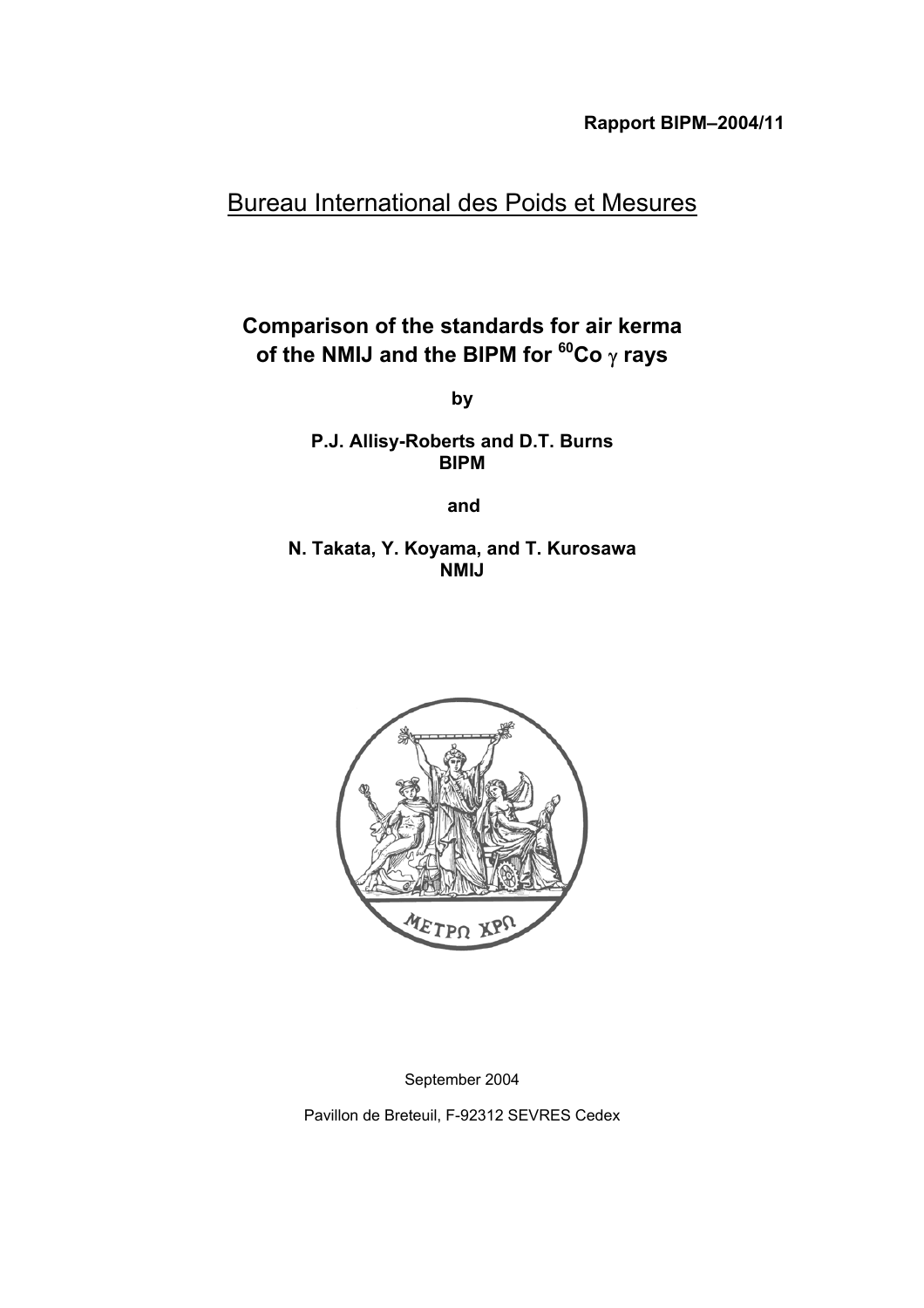# **Comparison of the standards for air kerma of the NMIJ and the BIPM for 60Co** γ **rays**

by

P.J. Allisy-Roberts\*, D.T. Burns\*, N. Takata\*\*, Y. Koyama\*\*, and T. Kurosawa\*\*

\*Bureau International des Poids et Mesures, F-92312 Sèvres Cedex

\*\* Ionizing Radiation Section, National Metrology Institute of Japan, AIST, 305-8568 Japan

#### **Abstract**

A first comparison of the standards for air kerma of the National Metrology Institute of Japan, National Institute of Advanced Industrial Science and Technology (NMIJ/AIST) and of the Bureau International des Poids et Mesures (BIPM) has been carried out in <sup>60</sup>Co radiation. It shows that the NMIJ and BIPM standards differ by 0.72 % with a relative standard uncertainty of  $2.4 \times 10^{-3}$ .

#### **1. Introduction**

A comparison of the standards for air kerma of the National Metrology Institute of Japan, National Institute of Advanced Industrial Science and Technology (NMIJ/AIST), and of the Bureau International des Poids et Mesures (BIPM), has been carried out in  ${}^{60}Co$  radiation. The NMIJ standard of air kerma [1] is comprised of two cylindrical graphite cavity ionization chambers of different size constructed at the NMIJ (C-110G No. 766 and C-110G No. 764), dimensional details of which are given in section 2 of this report. The BIPM air kerma standard is described in [2]. The comparison of the standards took place at the BIPM in January 2001.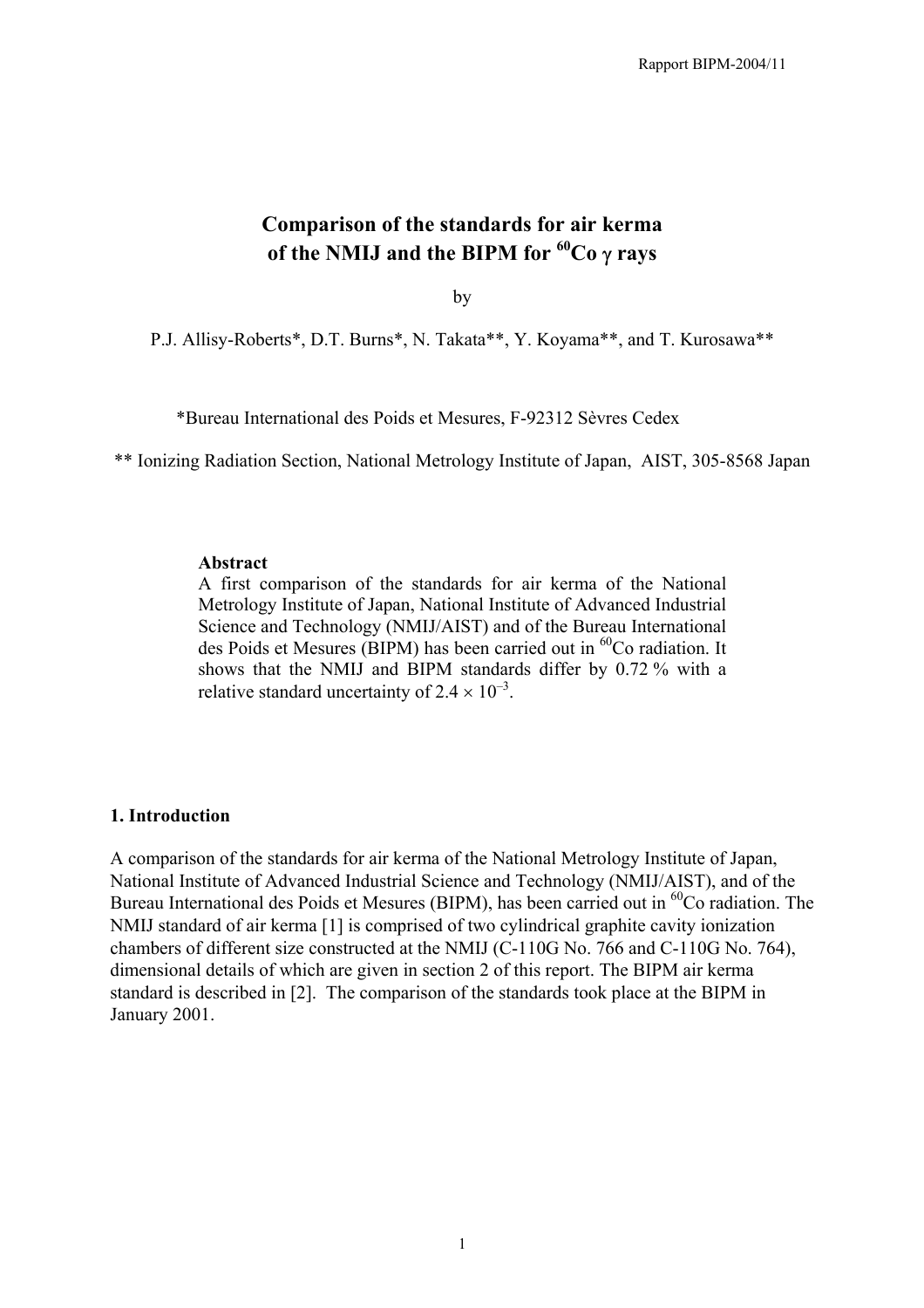## **2. Determination of the air kerma rate**

The air kerma rate is determined using the relation

$$
\dot{K} = \frac{I}{m} \frac{W}{e} \frac{1}{1 - \overline{g}} \left( \frac{\mu_{\text{en}}}{\rho} \right)_{\text{a,c}} \overline{s}_{\text{c,a}} \Pi k_i \quad , \tag{1}
$$

where

| I/m                  | is the ionization current per unit mass of air measured by the standard,                       |
|----------------------|------------------------------------------------------------------------------------------------|
| W                    | is the average energy spent by an electron of charge $e$ to produce an ion pair                |
|                      | in dry air,                                                                                    |
| $\overline{g}$       | is the fraction of electron energy lost to bremsstrahlung,                                     |
|                      | $(\mu_{en}/\rho)_{ac}$ is the ratio of the mean mass-energy absorption coefficients of air and |
|                      | graphite,                                                                                      |
| $\overline{s}_{c,a}$ | is the ratio of the mean stopping powers of graphite and air,                                  |
| $\prod k_i$          | is the product of the correction factors to be applied to the standard.                        |

The main characteristics of the NMIJ/AIST primary standards are given in Table 1.

## **Table 1. Characteristics of the NMIJ/AIST standards for the measurement of air kerma**

| Standard        |                                                              |                                            |                        |
|-----------------|--------------------------------------------------------------|--------------------------------------------|------------------------|
| Type            |                                                              | C-110G No. 766                             | C-110G No. 764         |
|                 |                                                              | Nominal values                             |                        |
| Chamber         | Outer height / mm                                            | 55                                         | 24.3                   |
|                 | Outer diameter / mm                                          | 44                                         | 24                     |
|                 | Inner height / mm                                            | 50                                         | 19.3                   |
|                 | Inner diameter / mm                                          | 40                                         | 20                     |
|                 | Wall thickness / mm                                          | $\overline{2}$                             | 2                      |
|                 | Build-up cap thickness                                       | 1                                          | 1                      |
| Electrode       | Diameter $/mm$<br>Height / mm                                | $\overline{2}$<br>45                       | $\mathfrak{D}$<br>14.3 |
| Volume          | Air cavity / $cm3$<br>relative uncertainty                   | 62.701<br>0.0003                           | 6.055<br>0.0003        |
| Wall            | Material<br>Density / $g \cdot cm^{-3}$<br>Impurity fraction | 1.85<br>$\leq$ 2 $\times$ 10 <sup>-5</sup> | ultrapure graphite     |
| Applied tension | Voltage / V both<br>polarities                               | 1200                                       | 700                    |

## **3. Experimental method**

The air kerma is determined at the BIPM under the following conditions [3]:

- the distance from source to reference plane is 1 m,
- the field size in air at the reference plane is 10 cm  $\times$  10 cm, the photon fluence rate at the centre of each side of the square being 50 % of the photon fluence rate at the centre of the square.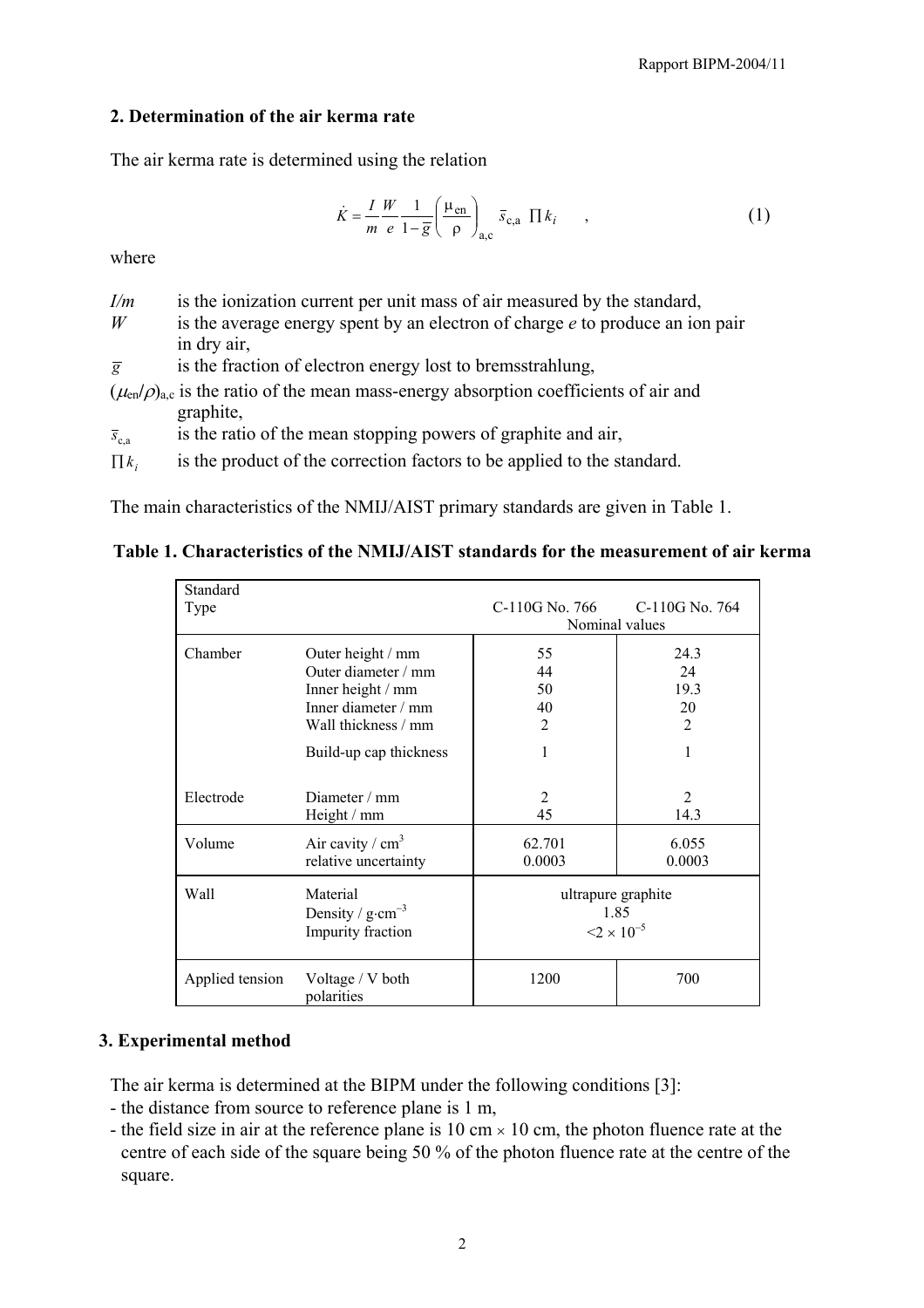Each NMIJ/AIST chamber was placed so its centre is in the reference plane of the gamma ray field but angled at 45° to the direction of the gamma ray beam as shown in Figure 1.



Figure 1. Photograph of the NMIJ chamber at the reference position in the <sup>60</sup>Co beam

Data concerning the various factors entering in the determination of air kerma in the  ${}^{60}Co$ beam using the two standards are shown in Tables 2 and 3. They include the physical constants [4], the correction factors entering in (1), the volume of each chamber cavity and the associated uncertainties [1, 3]. Also shown are the relative uncertainties in the ratio that gives the comparison value

$$
R_K = \dot{K}_{\text{NMIJ}} / \dot{K}_{\text{BIPM}} \tag{2}
$$

The correction factors for the NMIJ standard were determined at the NMIJ. Some correction factors were reassessed at the BIPM as described in the following paragraphs.

### *k***s : correction factor for losses due to recombination**

 Values of parameters for recombination loss were obtained using the method of Niatel as described in [5]. The ratio of signal currents for the usual applied voltages and half these values, i.e.  $n = 2$ , was obtained in the BIPM <sup>60</sup>Co gamma ray beam. The air kerma rate was reduced to one sixth for the No.766 chamber and to one fourth for the No.764 chamber by placing brass plates of different thickness in front of the collimator. The results are shown in Figures 2a and 2b for the two standard chambers.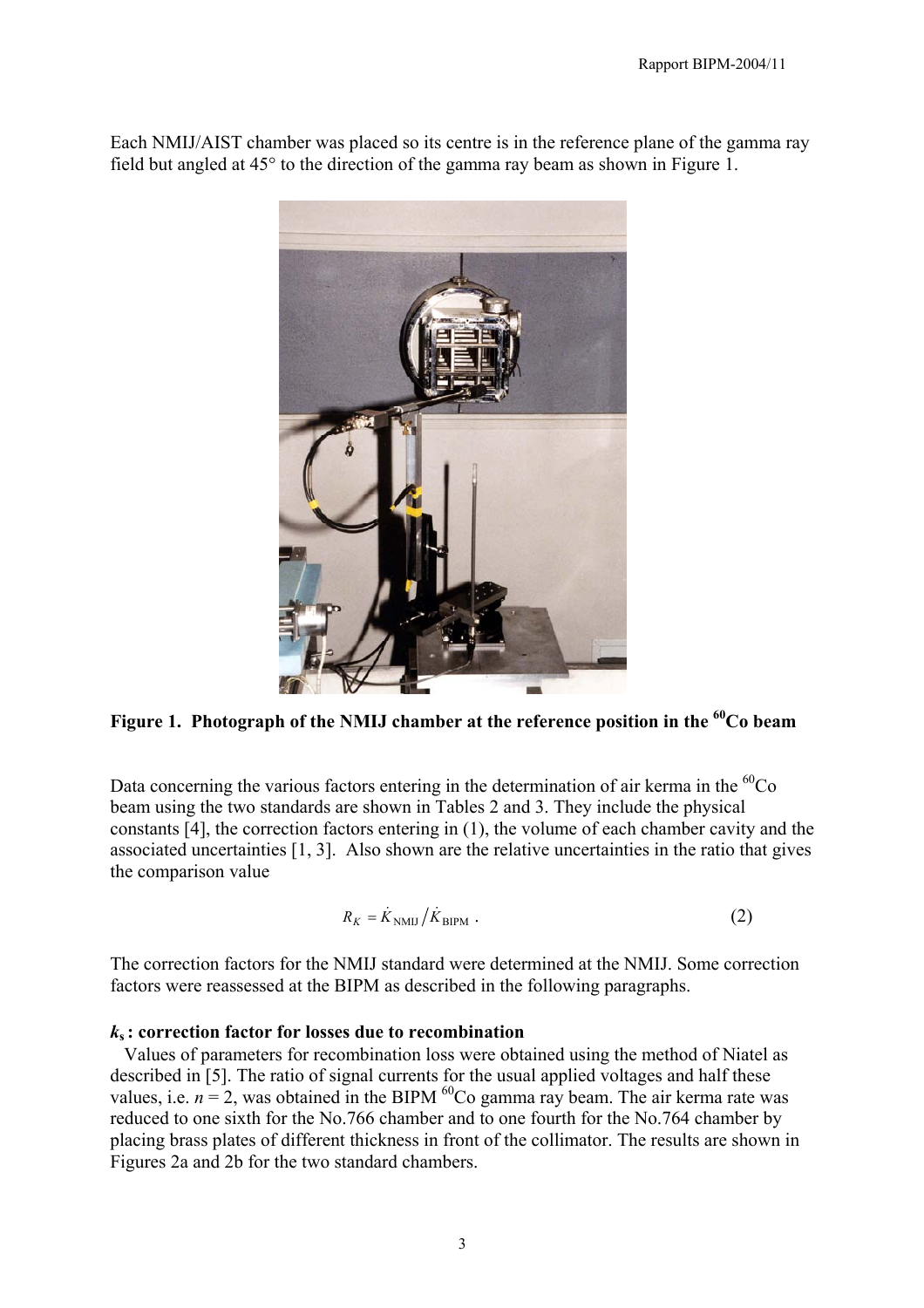## *k***h: correction factor for humidity**

 Humidity was close to 50 % for all the measurements at the BIPM. All values measured were within the range 48 % to 52 %. Although common uncertainties associated with  $k<sub>h</sub>$  are removed in the comparison value, the uncertainty in the reference data used for the determination of  $k_h$  is assumed to be 0.03 % [6].



**Figure 2a Recombination correction measurement for NMIJ chamber C-110G-0766**

**Figure 2b Recombination correction measurement for NMIJ chamber C-110G-764**

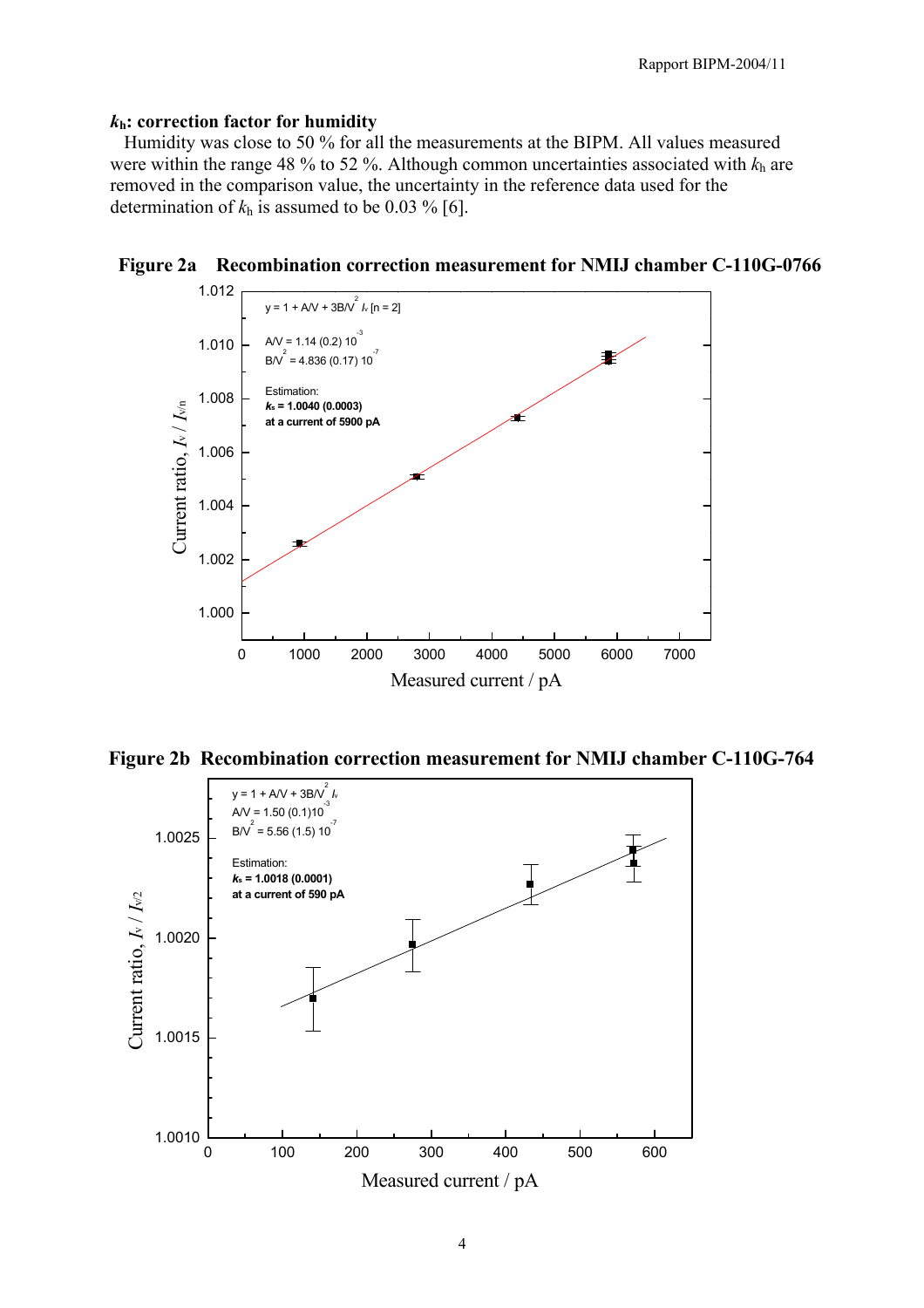|                                 |                                              | <b>BIPM</b> | $100 \times$ relative      |       | <b>NMIJ</b> | $100 \times$ relative $(a)$ |       | $100 \times$ relative $(a)$ |       |
|---------------------------------|----------------------------------------------|-------------|----------------------------|-------|-------------|-----------------------------|-------|-----------------------------|-------|
|                                 |                                              | values      | <sup>(a)</sup> uncertainty |       | values      | uncertainty                 |       | uncertainty of $R_K$        |       |
|                                 |                                              |             | $S_1$                      | $u_i$ | C-110G-766  | $S_{\rm i}$                 | $u_i$ | $S_{\rm i}$                 | $u_i$ |
|                                 | <b>Physical constants</b>                    |             |                            |       |             |                             |       |                             |       |
|                                 | dry air density / $kg·m^{-3}$ <sup>(b)</sup> | 1.2930      | $\overline{\phantom{a}}$   | 0.01  | 1.2930      |                             | 0.01  |                             |       |
| $(\mu_{\rm en}/\rho)_{\rm a.c}$ |                                              | 0.9985      |                            | 0.05  | 0.9985      |                             | 0.05  |                             |       |
|                                 | stopping power ratio $\bar{s}_{c,a}$         | 1.0010      |                            | 0.11  | 1.0010      |                             | 0.11  |                             |       |
|                                 | $W/e / (J C^{-1})$                           | 33.97       |                            |       | 33.97       |                             |       |                             |       |
|                                 | $\overline{g}$ fraction of energy lost to    | 0.0032      |                            | 0.02  | 0.0032      |                             | 0.02  |                             |       |
|                                 | bremsstrahlung                               |             |                            |       |             |                             |       |                             |       |
|                                 |                                              |             |                            |       |             |                             |       |                             |       |
|                                 | <b>Correction factors</b>                    |             |                            |       |             |                             |       |                             |       |
| $k_{\rm s}$                     | recombination losses                         | 1.0015      | 0.01                       | 0.01  | 1.0040      | 0.02                        | 0.06  | 0.02                        | 0.06  |
| $k_{\rm h}$                     | humidity                                     | 0.9970      | $\blacksquare$             | 0.03  | 0.9970      |                             | 0.03  |                             |       |
| $k_{\rm st}$                    | stem scattering                              | 1.0000      | 0.01                       |       | 0.9976      | 0.01                        | 0.10  | 0.01                        | 0.10  |
| $k_{\rm att}$                   | wall attenuation                             | 1.0398      | 0.01                       | 0.04  |             |                             |       |                             |       |
| $k_{\rm sc}$                    | wall scattering                              | 0.9720      | 0.01                       | 0.07  | 1.0209      | 0.06                        | 0.10  | 0.06                        | 0.13  |
| $k_{\rm CEP}$                   | mean origin of electrons                     | 0.9922      |                            | 0.01  |             |                             |       |                             |       |
| $k_{\rm an}$                    | axial non-uniformity                         | 0.9964      | $\blacksquare$             | 0.07  | 1.0008      | 0.08                        | 0.05  | 0.08                        | 0.09  |
| $k_{\rm m}$                     | radial non-uniformity                        | 1.0016      | 0.01                       | 0.02  |             |                             |       |                             |       |
| $k_{p}$                         | position                                     | 1.0000      | $\overline{\phantom{0}}$   | 0.01  | 1.0000      |                             | 0.06  |                             | 0.06  |
|                                 | Measurement of $I/v\rho$                     |             |                            |       |             |                             |       |                             |       |
|                                 | volume $/cm3$                                |             |                            |       |             |                             |       |                             |       |
| $\mathcal{V}$                   |                                              | 6.8028      | 0.01                       | 0.03  | 62.701      | 0.01                        | 0.03  | 0.01                        | 0.04  |
| $\overline{I}$                  | ionization current                           |             | 0.01                       | 0.02  |             | 0.01                        | 0.02  | 0.01                        | 0.03  |
|                                 | Uncertainty                                  |             |                            |       |             |                             |       |                             |       |
|                                 | quadratic summation                          |             | 0.03                       | 0.17  |             | 0.10                        | 0.22  | 0.10                        | 0.21  |
|                                 | combined uncertainty                         |             |                            | 0.17  |             |                             | 0.24  |                             | 0.24  |

### **Table 2. Physical constants and correction factors entering in the determination of air kerma and their estimated relative standard uncertainties in the BIPM 60Co beam for NMIJ standard C-110G-766**

(a) Expressed as one standard uncertainty.

*s*<sub>i</sub> represents the relative standard Type A uncertainty, estimated by statistical methods;

 $u_i$  represents the relative standard Type B uncertainty, estimated by other means.

(b) At 101 325 Pa and 273.15 K.

## *k***wall: correction factor for wall attenuation, scattering, and CEP**

Although at the time of the comparison in January 2001, the values for  $k_{\text{wall}}$  were measured by the linear extrapolation method, this method is not recommended [7] and so the values for *k*<sub>wall</sub> actually used were obtained by the Monte Carlo method, using the EGS4 code [8]. In the calculations, the chamber wall thickness is taken as  $3 \text{ mm}$  for  $^{60}$ Co gamma rays. The stem of chamber was neglected in the calculation for  $k_{\text{wall}}$  because the scattering effects of the stem were obtained by measurement:  $k_{st}$ . The incident gamma ray spectrum was assumed to include no scattered gamma rays.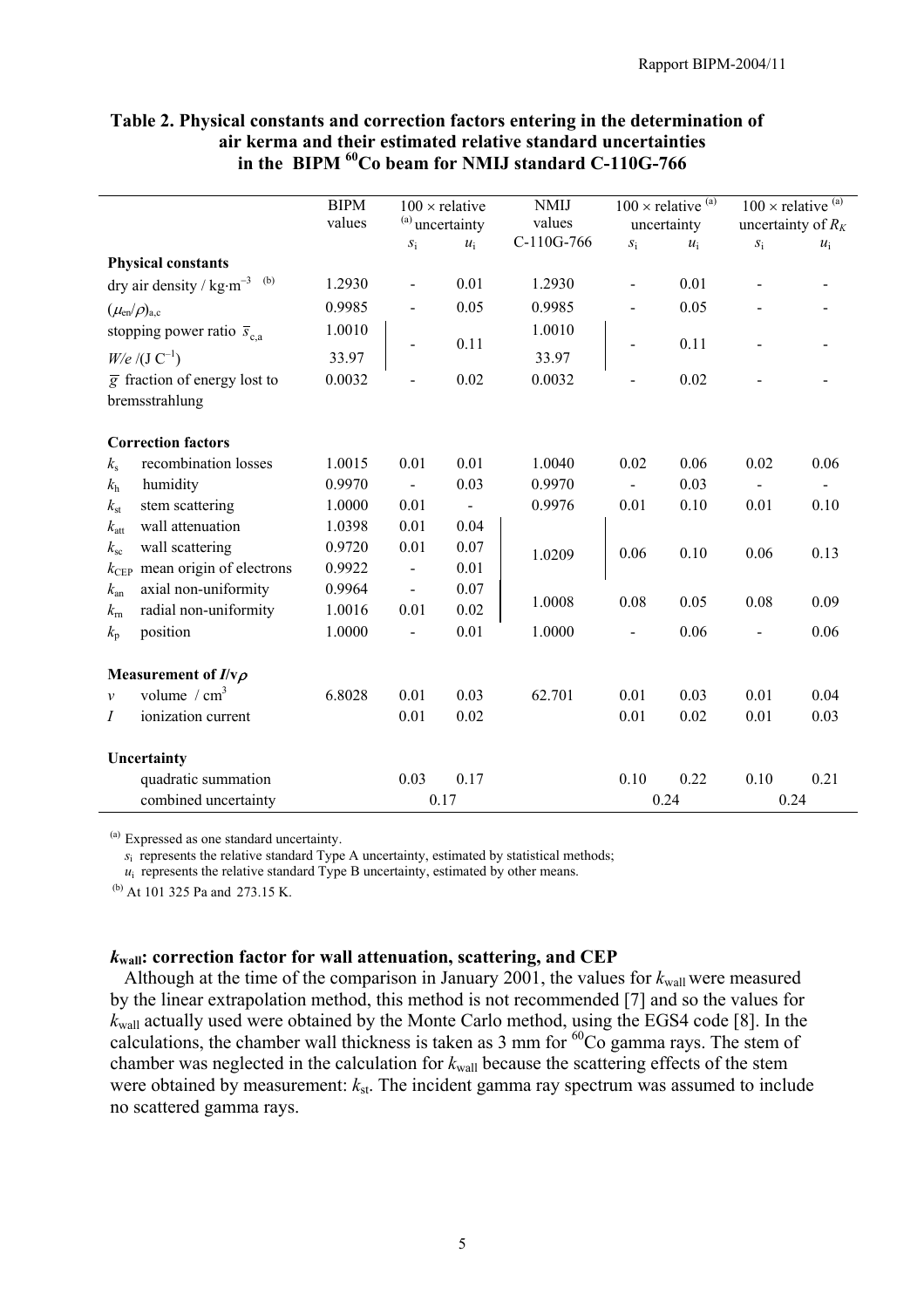|                                           |                                                                | <b>BIPM</b> |                            | $100 \times$ relative | <b>NMIJ</b> |                | $100 \times$ relative $(a)$ |                      | $100 \times$ relative $(a)$ |
|-------------------------------------------|----------------------------------------------------------------|-------------|----------------------------|-----------------------|-------------|----------------|-----------------------------|----------------------|-----------------------------|
|                                           |                                                                | values      | <sup>(a)</sup> uncertainty |                       | values      | uncertainty    |                             | uncertainty of $R_K$ |                             |
|                                           |                                                                |             | $S_1$                      | $u_i$                 | C-110G-764  | $S_1$          | $u_i$                       | $\boldsymbol{S}_{1}$ | $u_i$                       |
|                                           | <b>Physical constants</b>                                      |             |                            |                       |             |                |                             |                      |                             |
|                                           | dry air density / $\text{kg}\cdot\text{m}^{-3}$ <sup>(b)</sup> | 1.2930      | $\blacksquare$             | 0.01                  | 1.2930      | $\overline{a}$ | 0.01                        |                      |                             |
| $(\mu_{\text{\rm en}}/\rho)_{\text{a,c}}$ |                                                                | 0.9985      | $\overline{\phantom{0}}$   | 0.05                  | 0.9985      |                | 0.05                        |                      |                             |
|                                           | stopping power ratio $\bar{s}_{c,a}$                           | 1.0010      |                            |                       | 1.0010      |                |                             |                      |                             |
|                                           | $W/e / (J C^{-1})$                                             | 33.97       |                            | 0.11                  | 33.97       |                | 0.11                        |                      |                             |
|                                           | $\overline{g}$ fraction of energy lost to                      | 0.0032      |                            | 0.02                  | 0.0032      |                | 0.02                        |                      |                             |
|                                           | bremsstrahlung                                                 |             |                            |                       |             |                |                             |                      |                             |
|                                           | <b>Correction factors</b>                                      |             |                            |                       |             |                |                             |                      |                             |
| $k_{\rm s}$                               | recombination losses                                           | 1.0015      | 0.01                       | 0.01                  | 1.0018      | 0.01           | 0.01                        | 0.02                 | 0.06                        |
| $k_{\rm h}$                               | humidity                                                       | 0.9970      |                            | 0.03                  | 0.9970      |                | 0.03                        |                      |                             |
| $k_{\rm st}$                              | stem scattering                                                | 1.0000      | 0.01                       | $\blacksquare$        | 0.9966      | 0.01           | 0.10                        | 0.01                 | 0.10                        |
| $k_{\rm att}$                             | wall attenuation                                               | 1.0398      | 0.01                       | 0.04                  |             |                |                             |                      |                             |
| $k_{\rm sc}$                              | wall scattering                                                | 0.9720      | 0.01                       | 0.07                  | 1.0198      | 0.06           | 0.10                        | 0.06                 | 0.13                        |
| $k_{\rm CEP}$                             | mean origin of electrons                                       | 0.9922      |                            | 0.01                  |             |                |                             |                      |                             |
| $k_{\rm an}$                              | axial non-uniformity                                           | 0.9964      | $\overline{\phantom{a}}$   | 0.07                  | 1.0005      | 0.11           | 0.05                        | 0.08                 | 0.09                        |
| $k_{\rm rn}$                              | radial non-uniformity                                          | 1.0016      | 0.01                       | 0.02                  |             |                |                             |                      |                             |
| $k_{p}$                                   | position                                                       |             |                            |                       | 1.0000      |                | 0.06                        |                      | 0.06                        |
|                                           | Measurement of $I/v\rho$                                       |             |                            |                       |             |                |                             |                      |                             |
| $\mathcal{V}$                             | volume $/cm3$                                                  | 6.8028      | 0.01                       | 0.03                  | 6.055       | 0.01           | 0.03                        | 0.01                 | 0.04                        |
| Ι                                         | ionization current                                             |             | 0.01                       | 0.02                  |             | 0.01           | 0.02                        | 0.01                 | 0.02                        |
|                                           | Uncertainty                                                    |             |                            |                       |             |                |                             |                      |                             |
|                                           | quadratic summation                                            |             | 0.03                       | 0.17                  |             | 0.13           | 0.21                        | 0.10                 | 0.21                        |
|                                           | combined uncertainty                                           |             |                            | 0.17                  |             |                | 0.25                        | 0.24                 |                             |

#### **Table 3. Physical constants and correction factors entering in the determination of air kerma and their estimated relative standard uncertainties** in the BIPM <sup>60</sup>Co beam for NMIJ standard C-110G-764

## *k***st: correction factor for stem scattering**

 The ratio was obtained of signal currents measured for each chamber in the BIPM beam with and without a dummy stem placed at the chamber side (Figure 3a). However, a dummy stem placed at the end of the chamber fixed in a beam (Figure 3b) seemed to represent more realistically the effects of the actual stem. Consequently, the correction factor corresponding to Figure 3b was used by measuring the ratios of signal currents with and without the dummy stem in both cases (Figures 3a and 3b) for gamma ray fields at the NMIJ. The effects of scattered gamma rays were also calculated by the Monte Carlo method for the dummy stem (Figure 3b) and for the actual stem when a chamber is placed as shown in Figure3a. The results obtained for the dummy and actual stems did not show a difference greater than the statistical uncertainty of the calculation.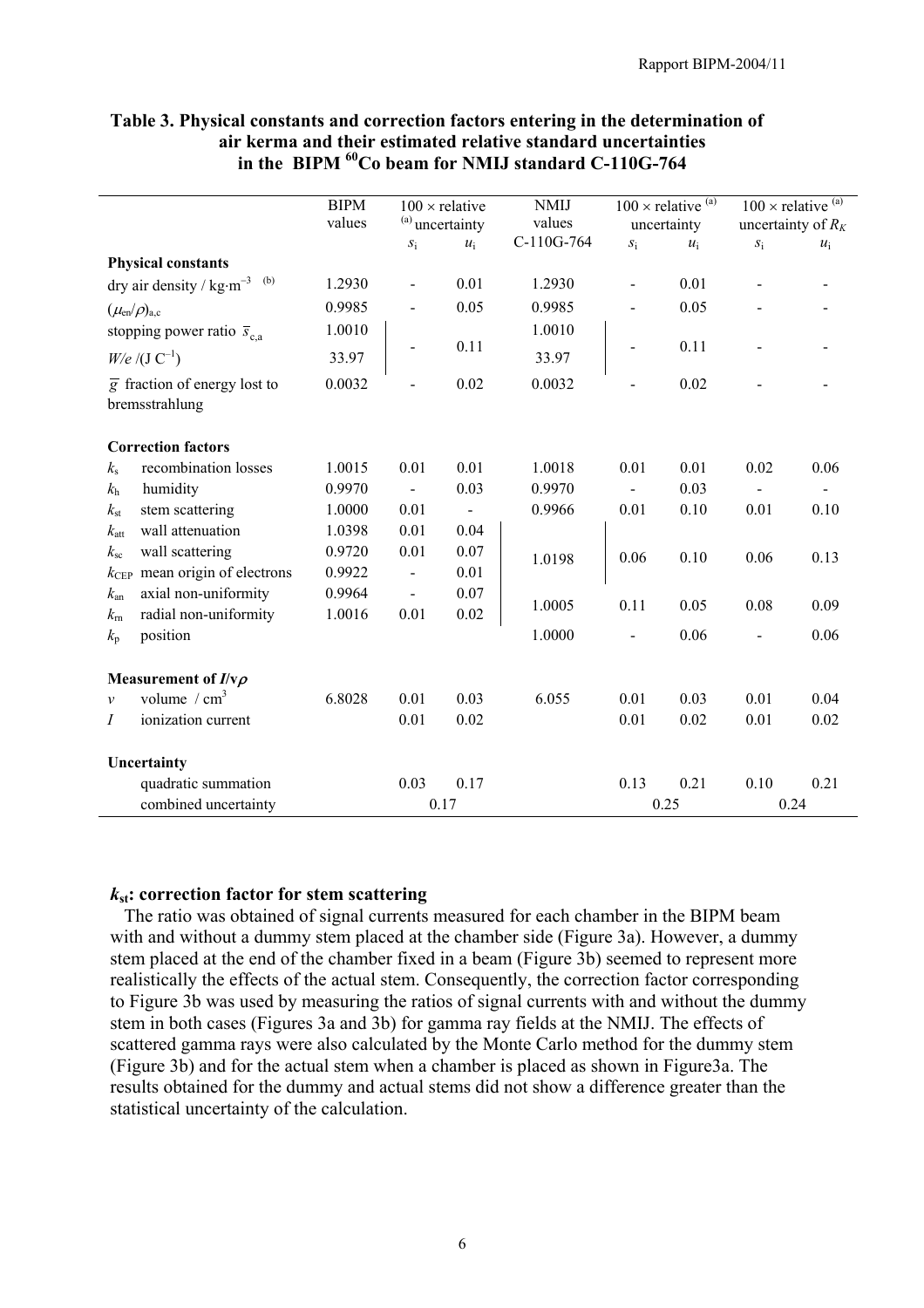

**Figure 3 (a) and (b). Layouts of an ionization chamber and a dummy stem.**

#### *k***nu: correction factor for axial and radial non-uniformity**

 Values of *k*nu for the NMIJ chambers are obtained by the Monte Carlo method. The correction is taken as the ratio between the deposition energies in the air of the chamber when it is placed in a uniform parallel gamma ray field and when it is placed 1 m from a gamma ray point source [9]. The gamma ray field of a point source was assumed to have the same radial non-uniformity as the profile measured by BIPM [10]. The profile was calculated from

$$
F = 1 \div (1 + 0.00029 \times r + 0.00046 \times r^2)
$$
 (3)

where  $F$  is the fluence of gamma rays and  $r$  the radius (cm) from the beam axis on the plane perpendicular to the beam and passing a point 1 m from the gamma ray source. The profile for the BIPM <sup>60</sup>Co beam is shown in Figure 4. The radial profile obtained from the assumption of isotropic gamma rays from a point source is also shown (indicated by  $R^{-2}$ ).

#### *k***p: correction factor for position error**

The correction factor  $k_p$  was adopted to take the position error into consideration. The value  $k_p$  was considered as 1.0000 and that of 100 $u_B$  was estimated as 0.06. The value was obtained for 1 m from a gamma ray source assuming that the sum of the position uncertainty in setting the chamber for measurement and that of the mark for the centre of the chamber was 0.3 mm.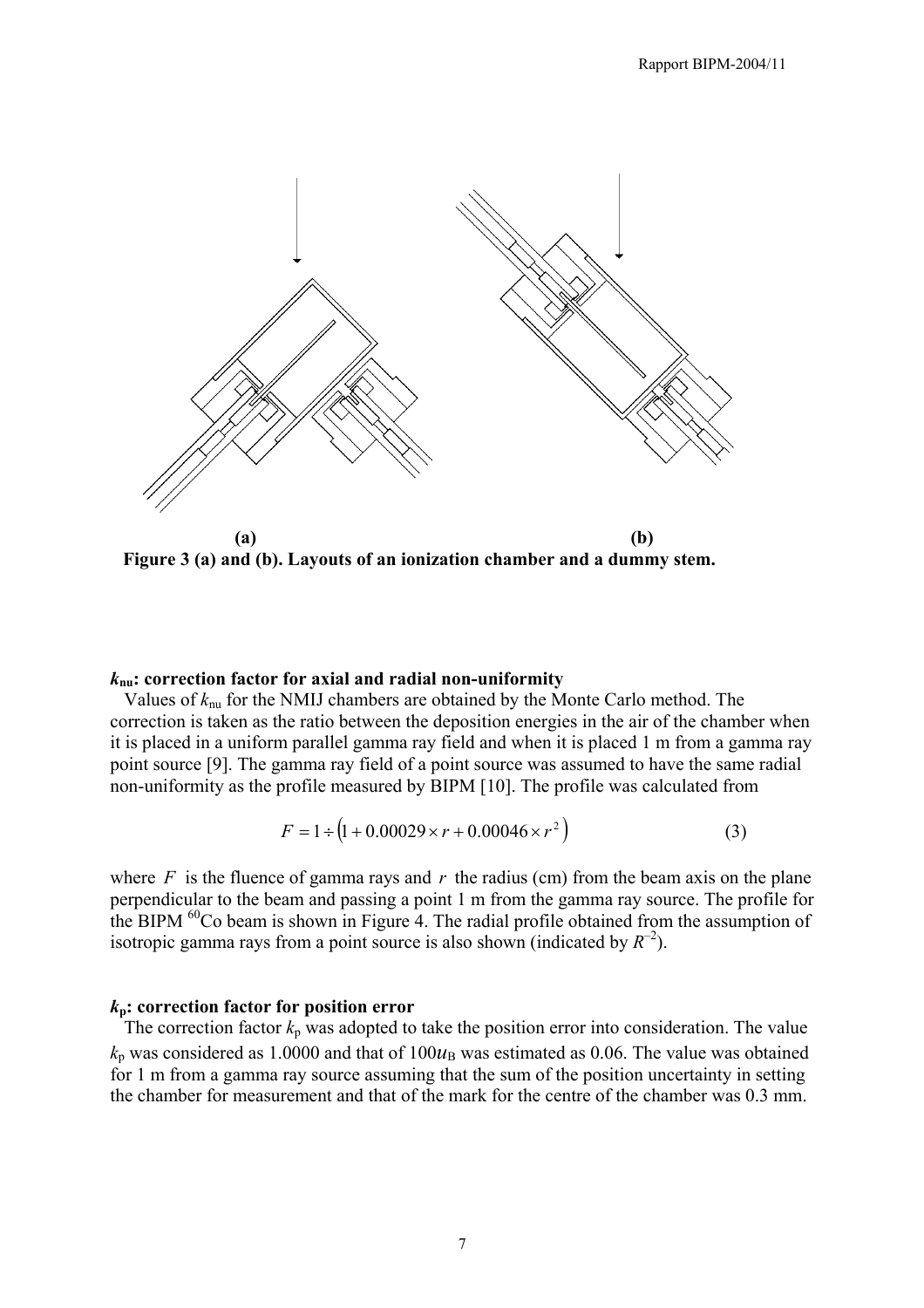

**Figure 4. Radial non-uniformity for the plane passing the point on the beam axis 1 m from the 60Co gamma ray source**

#### **4. Comparison results**

The result of the comparison  $R_K = \dot{K}_{NMI} / \dot{K}_{BIPM}$  is given in Table 4. Four independent measurements were made over ten days using the NMIJ standards. The relative combined uncertainty associated with the measurements for each standard is better than  $10^{-4}$ . The  $\dot{K}_{\text{BIPM}}$ value of 2.7297 ( $s = 0.0003$ ) mGy⋅s<sup>-1</sup> is the mean of measurements that were performed over a period of several months before and after the present comparison. The ratio of the values of the air kerma rate determined by the NMIJ and the BIPM standards is 1.0072 with a combined standard uncertainty,  $u_c$  of 0.0024. Some of the uncertainties in  $\dot{K}$  which appear in both the BIPM and the NMIJ determinations (such as air density,  $W/e$ ,  $\mu_{en}/\rho$ ,  $\bar{g}$ ,  $\bar{s}_{ca}$  and  $k_h$ ) cancel when evaluating the uncertainty of  $R_K$ , as shown in Tables 2 and 3.

| Table 4. Results of the NMIJ-BIPM comparison of primary standards of air kerma |  |  |  |  |  |  |  |
|--------------------------------------------------------------------------------|--|--|--|--|--|--|--|
|                                                                                |  |  |  |  |  |  |  |

| Standard C-110G | $INMIJ$ / pA        | $^{(1)}/$ mGy·s <sup>-1</sup><br>$K_{\text{NMIJ}}$ | $R_K$  | $u_{\rm c}$ |
|-----------------|---------------------|----------------------------------------------------|--------|-------------|
| 766             | 6410.87             | 2.7480                                             | 1.0067 | 0.0024      |
| 764             | 622.44 <sub>0</sub> | 2.7506                                             | 1.0077 | 0.0024      |

 $<sup>(1)</sup>$  The  $\dot{K}$  values measured at the BIPM refer to an evacuated path length between source and standard and</sup> are given at the reference date of 2001-01-01, 0h UT where the half life of  ${}^{60}Co$  is taken as 1925.5 days  $(u = 0.5$  days) [11].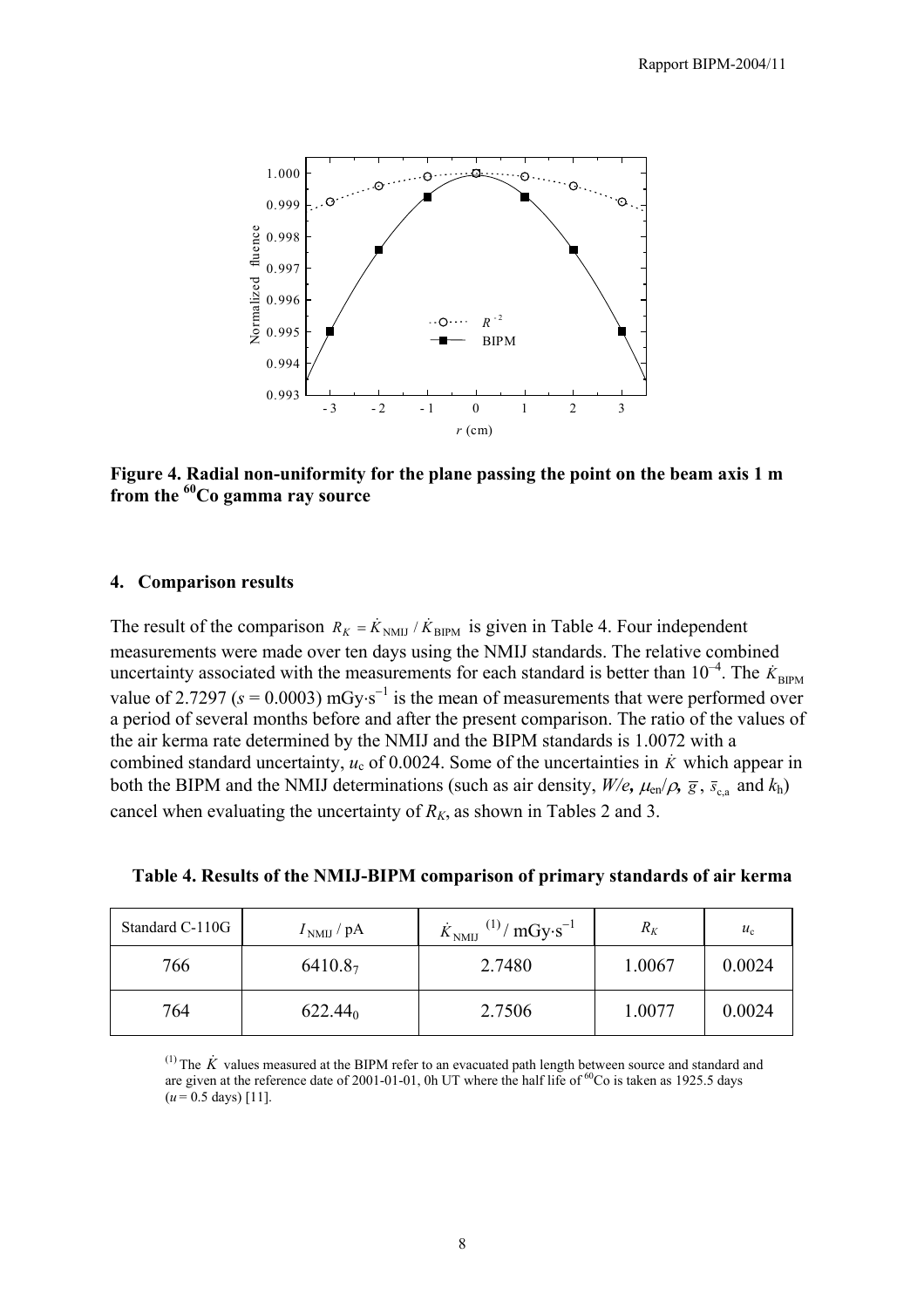## **5. Discussion regarding** *k***wall effects**

For more than 10 years there have been intensive discussions on wall correction factors for cavity ionization chambers determined with an experimental extrapolation method versus those calculated using Monte Carlo methods [12, 13, 9]. There has also been considerable debate over the corrections for non-uniformity and the point of measurement [14, 15].

Many of the national metrology institutes (NMIs) currently use wall correction factors that have been determined by the linear extrapolation method. Both experimental and theoretical results have been provided in recent years which strongly support the validity of calculated wall correction factors and these calculated values differ significantly from those obtained by linear extrapolation of experimental data to zero wall thickness. This is particularly the case for cylindrical cavity chambers that are used as primary air kerma standards. In some cases, the differences amount to 50 % of the correction itself [16].

During the 14th meeting of Section I of the Consultative Committee for Ionizing Radiation (CCRI(I)) in1999, the various approaches for determining wall and axial non-uniformity correction factors for graphite-cavity standards were discussed in detail [17]. It became apparent that several NMIs were actively re-evaluating their correction factors for  ${}^{60}Co$  air kerma standards including their uncertainties at the time of the meeting. It was agreed to set up a working group (WG) to study the implications of using correction factors for  ${}^{60}Co$  air kerma standards based on Monte Carlo methods. It was also decided that before publishing results in the key comparison database (KCDB), which shows the degrees of equivalence between the NMIs, the BIPM would ask the NMIs to review their uncertainty budgets for air kerma standards in <sup>60</sup>Co gamma radiation. It was further suggested that the method of determining the correction factors (e.g. Monte Carlo or experimental, particularly linear extrapolation) should be identified in the KCDB together with a statement on the implications of differences between the two methods with respect to the uncertainty [17].

The debate continued during the 15th CCRI(I) meeting in 2001 and several NMIs produced documents [16, 18-20] describing the work undertaken since the 1999 meeting. Significant contributions were made to the debate on wall correction factors for cavity chambers. As a consequence, it was agreed that the WG evaluate the information available and make recommendations on the procedure to ensure that the results to be entered in the KCDB are valid.

The present comparison with the NMIJ used two cylindrical ionization chambers with different sizes. In calculating  $k_{\text{wall}}$  and  $k_{\text{nu}}$ , the gamma ray field is assumed to have no scattered radiation and the dependence of the mass energy absorption ratio and stopping power ratio on the size of the chamber is not taken into account. The agreement in the air kerma rate determination between the two NMIJ primary standards is  $10^{-3}$  in relative terms which is well within their combined type A uncertainties. This indicates the consistency of the calculated values for  $k_{\text{wall}}$  for the two chamber sizes. At the NMIJ/AIST, the <sup>60</sup>Co air kerma standard has been disseminated on the basis of the calculated correction factor  $k_{\text{wall}}$  rather than measured values since April 2002.

The OMH (Hungary) has also declared a new value for its air kerma standard [18], as has the PTB (Germany) [21]. The ENEA-INMRI (Italy), SZMDM (Yugoslavia) and the NCM (Bulgaria), each of which have made comparisons recently with the BIPM [22 - 24], have also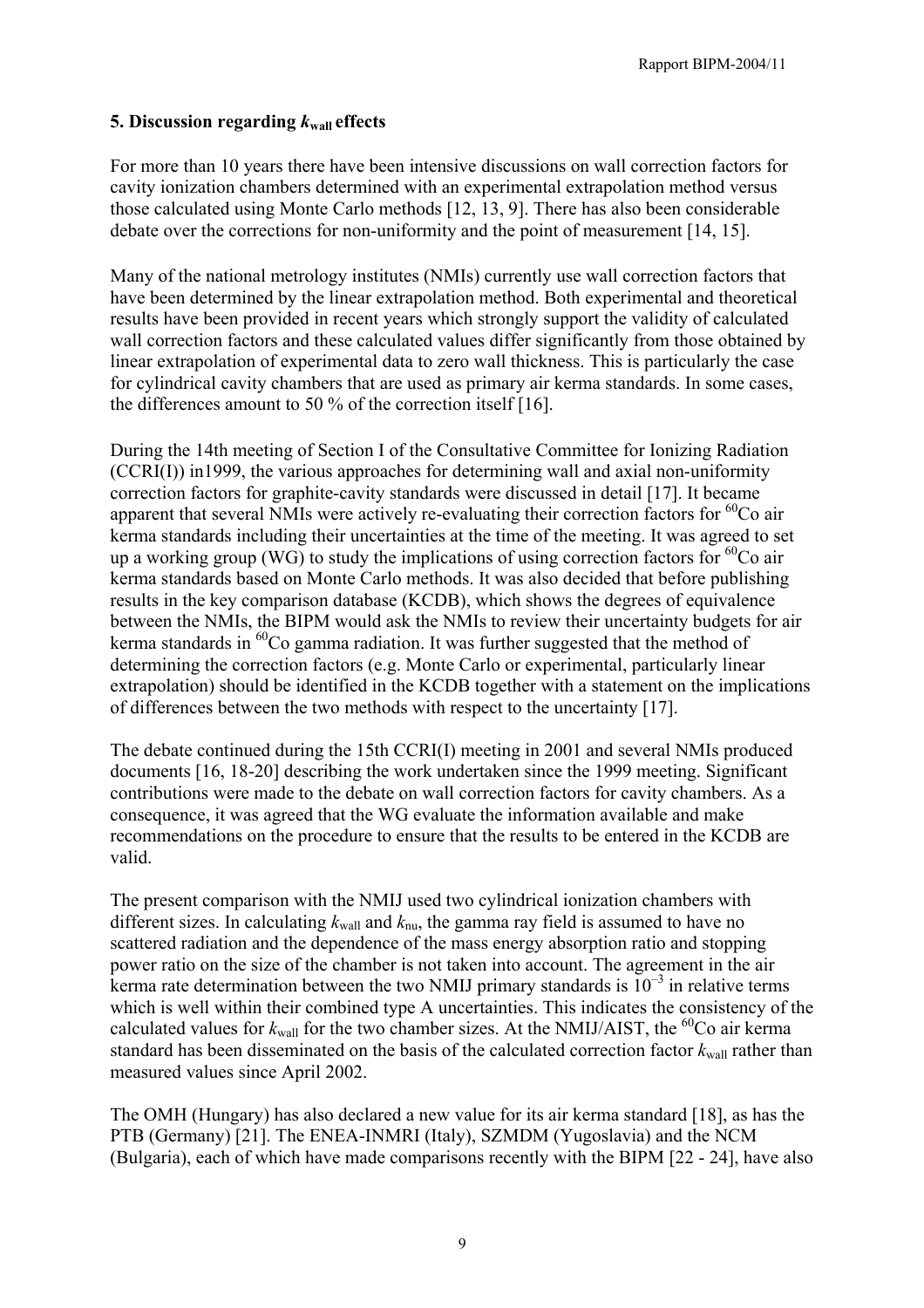changed their method of *k*wall determination, using Monte Carlo calculations and each NMI has declared these results.

It is anticipated that it will be a further eight months before all the NMIs are ready for their results to be entered into the BIPM key comparison database (KCDB). In the meantime, the BIPM is also reviewing its experimental and calculated results for the wall corrections of its primary standard to verify the international standard of air kerma. Any future new result will need to be approved and implemented at a date to be confirmed by the Consultative Committee for Ionizing Radiation (CCRI).

## **7. Conclusion**

The comparison result for the NMIJ standard for air kerma in  ${}^{60}Co$  gamma radiation is  $R_K$  = 1.0072 ( $u_c$  = 0.0024). The results for all the NMIs are shown in Figure 5 where some differences between the NMIs can be attributed to the method of correction for the wall effect. The standard deviation of all the international comparison results is equal to  $4.3 \times 10^{-3}$ .

In principle, these results will be used as the basis of the entries in Appendix B of the KCDB set up under the Mutual Recognition Arrangement [25]. Many NMIs that have previously used experimental extrapolation methods to determine wall correction factors are currently checking their factors, using various Monte Carlo codes or other methods. It is anticipated that it will be a further eight months before all the NMIs will be ready for their results to be entered into the BIPM key comparison database (KCDB). In the meantime, the BIPM is also reviewing its experimental and calculated results for the wall corrections of its primary standard.





National metrology institute and year of comparison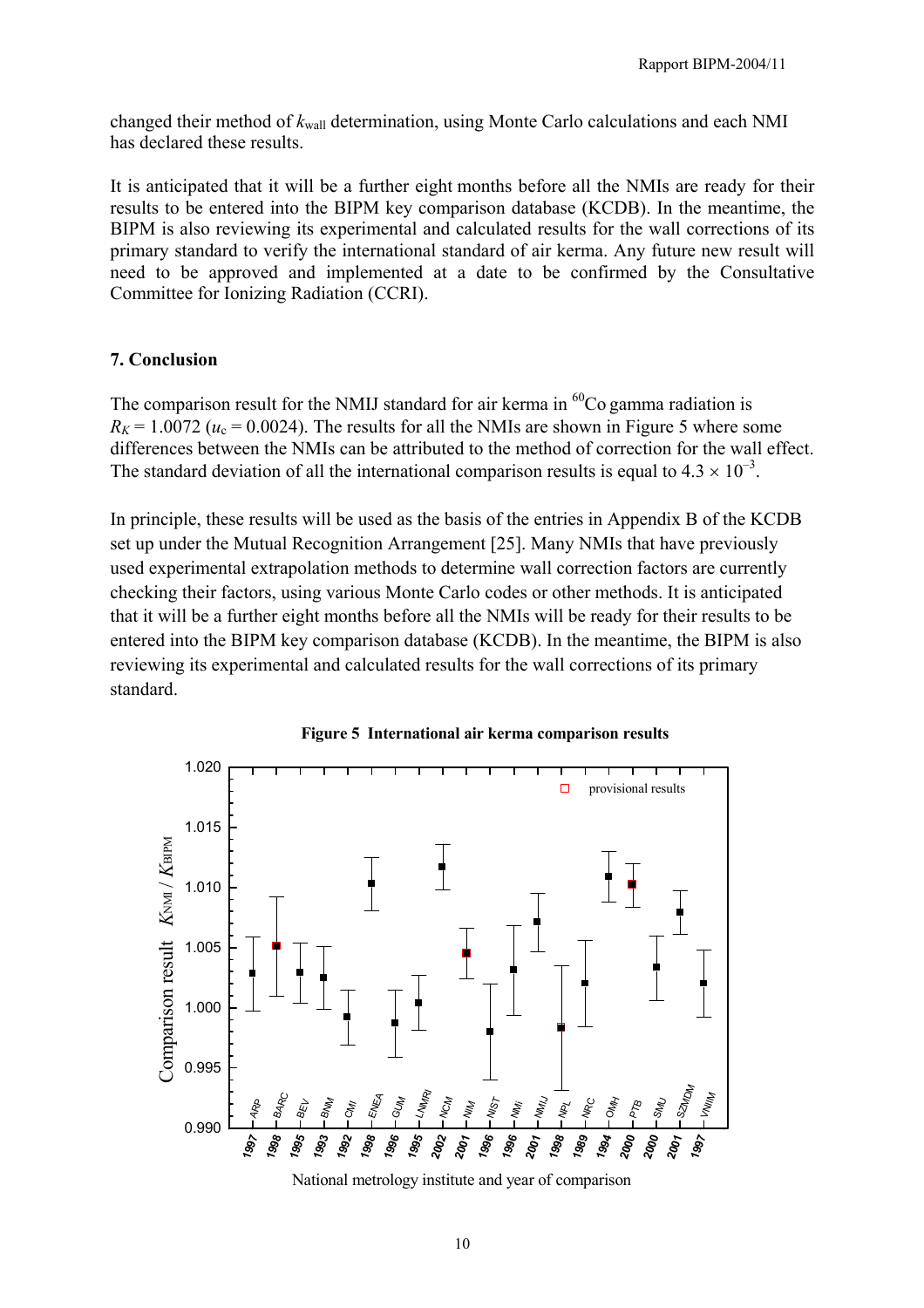### **References**

- [1] Takata N. Kurosawa T. and Koyama Y., Establishment of standards for γ rays at AIST, *Medical Standard Dose* **7** No. 2, 2002, 11-18. (in Japanese)
- [2] Boutillon M. and Niatel M.-T., A study of a graphite cavity chamber for absolute measurements of 60Co gamma rays, *Metrologia*, 1973, **9**, 139-146.
- [3] Boutillon M. Allisy-Roberts P.J. and Burns D.T., Measuring conditions used for the calibration of ionization chambers at the BIPM, *Rapport BIPM-01/04*, 2001, 19 pages.
- [4] BIPM, Constantes physiques pour les étalons de mesure de rayonnement, *BIPM Com. Cons. Etalons Mes. Ray. Ionisants*, *Section (I)*, 1985, **11**, p. R45 (Paris: Offilib).
- [5] Boutillon M. Volume recombination parameter in ionization chambers *Phys. Med. Biol.* **43,** 1998**,** 2061-2072.
- [6] BIPM, Correction d'humidité, in *Com. Cons. Etalons Mes. Ray. Ionisants (Section I)*, 1977, **4**, R(I)6 (Offilib, F-75240 Paris Cedex 05).
- [7] BIPM, Estimations of  $k_{\text{at}}k_{\text{sc}}k_{\text{CFP}}$  and their uncertainties, in *Com.Cons.Ray.Ionisants* 2001, **17**, 172-173 (Paris: Offilib).
- [8] Kurosawa T, Koyama Y; and Takata N. Ionization chamber wall correction factors for air kerma standards of gamma rays *Medical Standard Dose* **6** No. 2, 2001, 1-6.
- [9] Rogers D.W.O. and Treurniet J. (1999) Monte Carlo calculated wall and axial nonuniformity corrections for primary standards of air kerma, *NRCC Report PIRS–663* and *CCRI Working document* CCRI(I)/99-26, 25 p.
- [10] Boutillon M. and Perroche A.-M., Radial non-uniformity of the BIPM  $^{60}$ Co beam, *Rapport BIPM-89/2*, 1989, 9 pages.
- [11] IAEA, X- and gamma-ray standards for detector calibration, *IAEA TECDOC-619,* 1991.
- [12] Rogers D.W.O., Bielajew A.F. and Nahum A.E. Ion chamber response and *A*wall correction factors in a 60Co beam by Monte Carlo simulation, *Phys. Med. Biol.*, 1985, **30**, 429–443.
- [13] Bielajew A.F. and Rogers D.W.O. Implications of new correction factors on primary air kerma standards in 60Co beams, *Phys. Med. Biol.*, 1992, **37**, 1283–1291.
- [14] Kondo S. and Randolph M.L. Effect of finite size of ionization chambers on measurements of small photon sources, *Radiat. Res*., 1960, **13**, 37–60.
- [15] Bielajew A.F. Correction factors for thick-walled ionisation chambers in point-source photon beams, *Phys. Med. Biol*., 1990, **35**, 501–516.
- [16] Büermann L., Kramer H.-M. and Csete I. Results supporting calculated wall correction factors for cavity chambers, *CCRI Working document* CCRI(I)/01-18, 2001, 10 pp.
- [17] BIPM, The estimation of  $k_{\text{att}}$ ,  $k_{\text{sc}}$   $k_{\text{CEP}}$  and their uncertainties in, *Com.Cons.Ray.Ionisants* 1999, **16,** 145-146 (Paris:Offilib).
- [18] Csete I., New correction factors for the OMH air kerma standard for  $^{137}Cs$  and  $^{60}Co$ radiation, *CCRI Working document* CCRI(I)/01-03, 2001, 2 p.
- [19] Kramer H.-M., Büermann L. and Csete I. Comparison of the PTB and OMH air kerma standards for <sup>60</sup>Co and <sup>137</sup>Cs gamma radiation, *CCRI Working document* CCRI(I)/01-17, 2001, 9 pp.